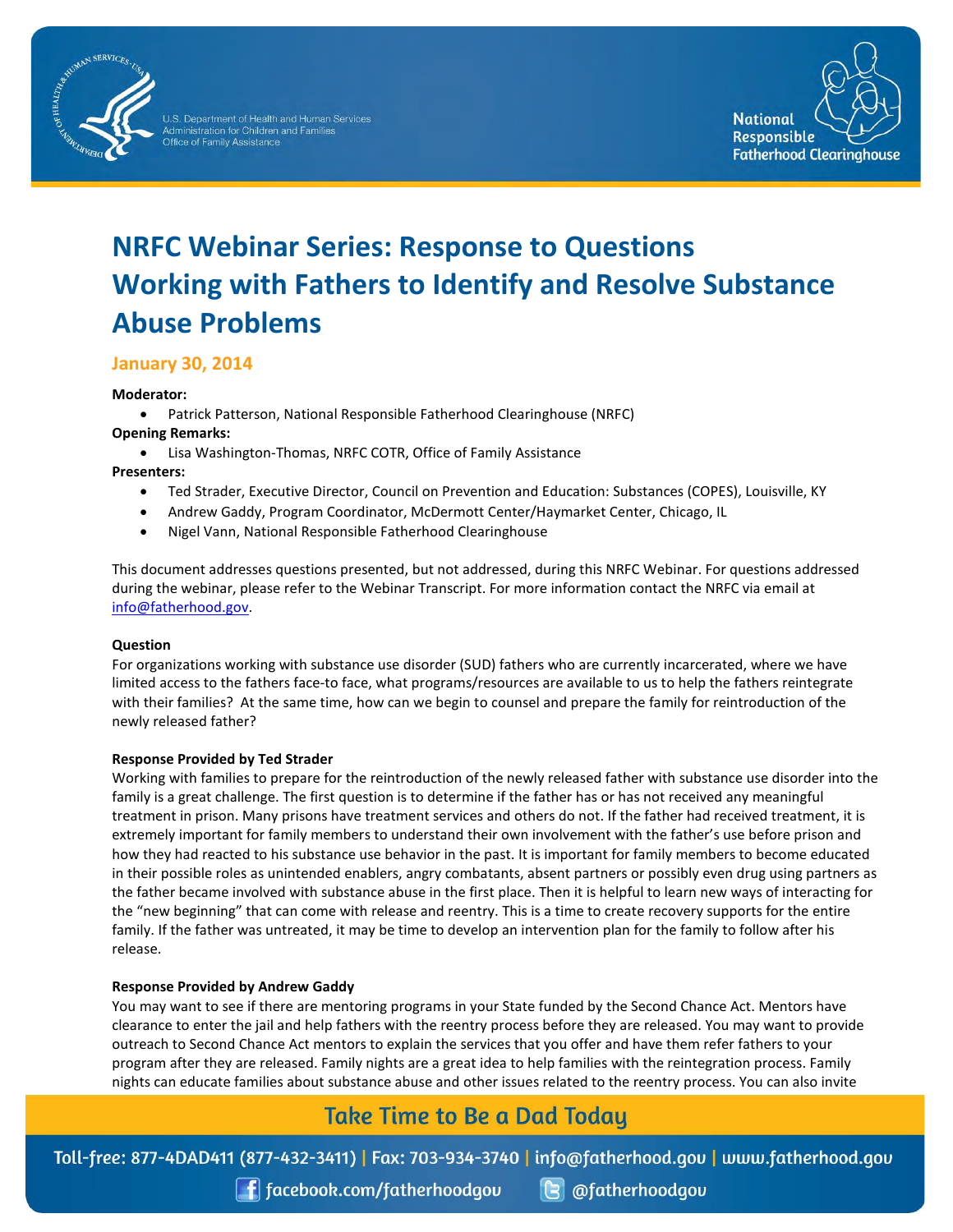



Haymarket on electronic monitoring in lieu of jail while they await adjudication of their case. This is an ideal opportunity to enroll fathers in the program. You may want to find other treatment providers that have similar programs and involve them in your fatherhood program.

#### **Question**

In many cities across the country, treatment spots are few. What strategies have programs used to identify, secure, and advocate for additional opportunities for their clients?

# **Response Provided by Ted Strader**

In some small cities and rural areas treatment access is a challenge. Finding any treatment can be difficult, much less finding culturally–sensitive treatment providers. However, great strides in recent years have been made. With the Affordable Care Act there is a great hope and promise for more access to treatment. Please use the SAMHSA Behavioral Health Treatment Services locator as a starter:<http://findtreatment.samhsa.gov/>

# **Response Provided by Andrew Gaddy**

Do a community survey to see what treatment providers are available in your area. You can get this information from SAMSHA by plugging in your zip code on [http://findtreatment.samhsa.gov/.](http://findtreatment.samhsa.gov/) Contact the intake director at treatment facilities in your area to let them know you have clients that may need assessments and treatment and begin to build a relationship with these agencies. Inquire about referral procedures.

# **Question**

How do the programs see the overlap of mental health needs affecting their ability to address this issue? What are strategies they have used to address both?

# **Response Provided by Ted Strader**

Just like substance use disorders (SUDs), many men also experience other diagnosable mental illnesses in addition to or in combination with the substance use disorder. This requires the consultation of substance use and dual diagnosis experts. We recommended that fatherhood programs have a substance abuse expert consultant or referral partner to help assist and address these issues. It is not always appropriate for us to serve all populations in our own programs. A substance using, dually diagnosed person can make everyone else in your program feel very uncomfortable. We recommend that these individuals be referred for SUD and mental health treatment, get stabilized, and then return to our program for services at a later date.

#### **Response Provided by Andrew Gaddy**

Behavioral health is the term being used by SAMSHA that encompasses both mental illness and substance use disorders. Historically, treatment for substance use disorders and mental illnesses evolved separately in different agencies with different licensing requirements. A person with a substance use disorder (SUD) would receive treatment at a substance use treatment agency and a person with a mental health (MH) illness would receive treatment from a mental health provider. However, because these two illnesses often co-occur, integrated treatment is recommended (SAMSHA). At Haymarket, many of our fathers have co-occurring substance use and mental health disorders. We ensure that clients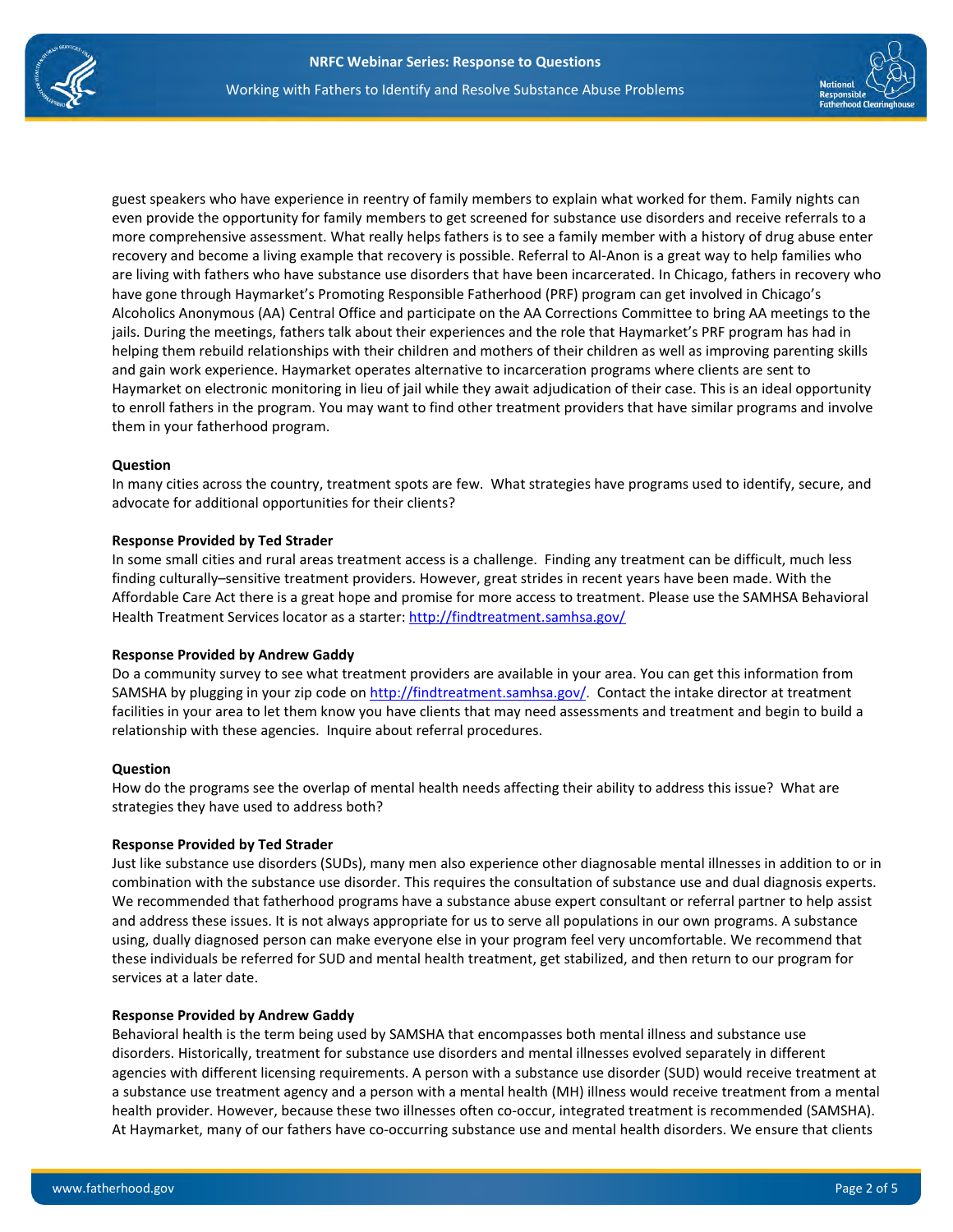

receive treatment for both illnesses simultaneously. Neglecting treatment of one disorder places clients at risk for relapse for one or both disorders. Many of these services are covered by Medicaid. You should ensure that fathers are enrolled in Medicaid or a Qualified Health Plan, have a medical home and have made a visit to their primary care physician. They can request referral for an SUD and MH assessment and treatment paid by Medicaid. Fathers may need mentoring to accomplish this. You may want to check to see if your state has in-person counselors or community health workers that can visit your programs to help clients with the enrollment process. For most of the low income fathers that Haymarket serves, substance use disorders are the most important cause for damaged relationships, economic instability and inability to parent their children. As a result, Haymarket places recovery from SUDs and mental illness as a top priority for our fathers and integrates the PRF program to rebuild relationships with their children and mothers of their children, build economic stability, and improve parent skills to further enhance the father's long term behavioral health recovery while helping to breaking intergenerational SUDs in the children and other family members.

# **Question**

I work with fathers for my job, but I am not a father myself. It doesn't help that I'm half the age of the people I work with. I often get looked at funny because I'm younger and don't have any kids. How can I relate to them? In a case like this, what do you suggest that I do?

# **Response Provided by Ted Strader**

I have been working with parents since I was 21 years old. I just turned sixty. At some level, all of us are trapped by our age, and how others see us. So I understand this question deeply. I have been discounted because I was too young, too old, too tall, too white, too liberal, too conservative, too poor, too rich, too educated, not educated enough, too experienced, not experienced enough, because I have tried drugs, because I am not addicted and on and on and on. Here's what I have to say to my brother or sister asking this question:

My suggestion is to remain proud inside and show your humility outside. Tell people you know you are young, but that you care and that you want to both learn with them and help them any way you can. Tell them you may be young, but you are eager to help. Talk about your training, and quietly listen to both their wisdom and their delusions. Good listeners finally get a chance to talk. Nothing is more worthy than a good heart. Tell them you would like to assist with their kids so you can learn to be a better father or mother too. Have willingness, a good heart, two good ears, and a patient mouth and you will be heard when you speak. I promise. I believe in you. They will believe in you when they are ready. Be sure you continue to believe in yourself, because if you don't, why would they?

#### **Response Provided by Andrew Gaddy**

When all is said and done, people only want to know that you care. You might want to talk about your background and your passion for helping fathers in need and their families. You might want to talk about your experiences with your own father and how you dealt with them. One of the most common themes that we have learned at Haymarket is that participants' perception of what it means to be a dad was shaped by their fathers. If their fathers used drugs, and were an absentee dad then fathers often think it is OK. We try to help our clients realize that there are alternative and better ways to be a father.

#### **Question**

Andrew stated the severity of the substance use disorder (SUD) relates to the number of the 11 possible symptoms...is he referring to the change that is now in the DSM V versus the DSM IV criteria for abuse or addiction? And if so, can he speak to that change in the DSM V?

#### **Response Provided by Andrew Gaddy**

This refers to the DSM V. Substance abuse (less severe) and substance dependence (more severe) are no longer used in the DSM V. The term "substance use disorders" has taken their place. Substance use disorders are diagnosed as mild, moderate or severe depending on the number of 11 symptoms present. As discussed on Slide 1 of the presentation, three of the symptoms overlap with the Pathways to Responsible Fatherhood Program.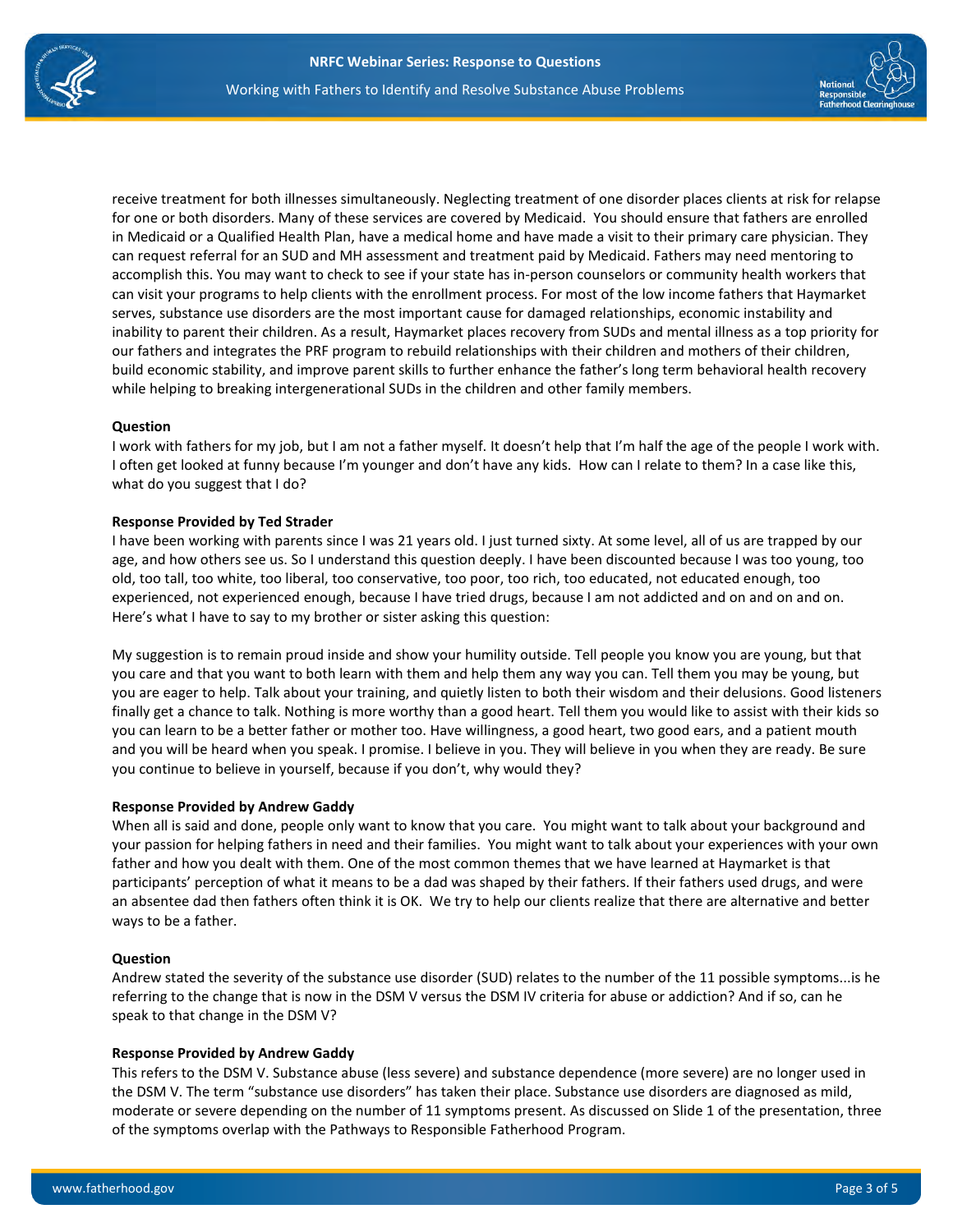



#### **Question**

Specifically, what are the nine relationship skills the COPES program focuses on?

#### **Response Provided by Ted Strader**

In our *Creating Lasting Family Connections* Fatherhood Program: Family Reintegration, we focus on improving the following nine relationship skills:

- Communication skills
- Conflict resolution skills
- Intra-personal skills
- Emotional awareness
- Emotional expression
- Interpersonal skills
- Relationship management skills
- Relationship satisfaction
- Relationship commitment

#### **Question**

Does the COPES program have a recidivism risk assessment tool as part of your process?

#### **Response Provided by Ted Strader**

We do have a recidivism risk assessment tool as part of our process. In our current project with reentry men, we utilize data from the LSCMI (Level of Service Case Management Inventory) which is administered by the Kentucky Department of Corrections.

#### **Question**

[Question directed to Ted Strader] You said that you are not worried about what they have done in the past, isn't that a starting point in understanding where the father has been?

#### **Response Provided by Ted Strader**

During the presentation I made a comment that I was not really "worried" about a person's experimental drug use in the distant past. Yes, any past drug use can be helpful in understanding a person's life journey. However, if a person tried marijuana 15 times during his or her college years, did not have a bad experience, did not continue any use thereafter, and did not subsequently ever develop any harmful relationship with any other substance, I would not be "worried" or concerned about their health, nor would I see a need for any deeper analysis. However, if this person had become harmfully involved (or in recovery) this information would be very important for a deeper understanding of their drug use history.

#### **Question**

Do you have any tools with regards to screening that practitioners can use? What screening tools do you use for substance abuse screening at intake process?

#### **Response Provided by Ted Strader**

During the webinar, I shared a five question tool as a representative example. There are many tools available free from SAMHSA. Please see the following link:<http://www.integration.samhsa.gov/clinical-practice/screening-tools#drugs>

#### **Response Provided by Andrew Gaddy**

SAMHSA recommends using evidence based screening tools. A short screening tool will not diagnose a substance use disorder based on DSM V criteria. Screening will give you an idea that a substance use disorder may be present and if a